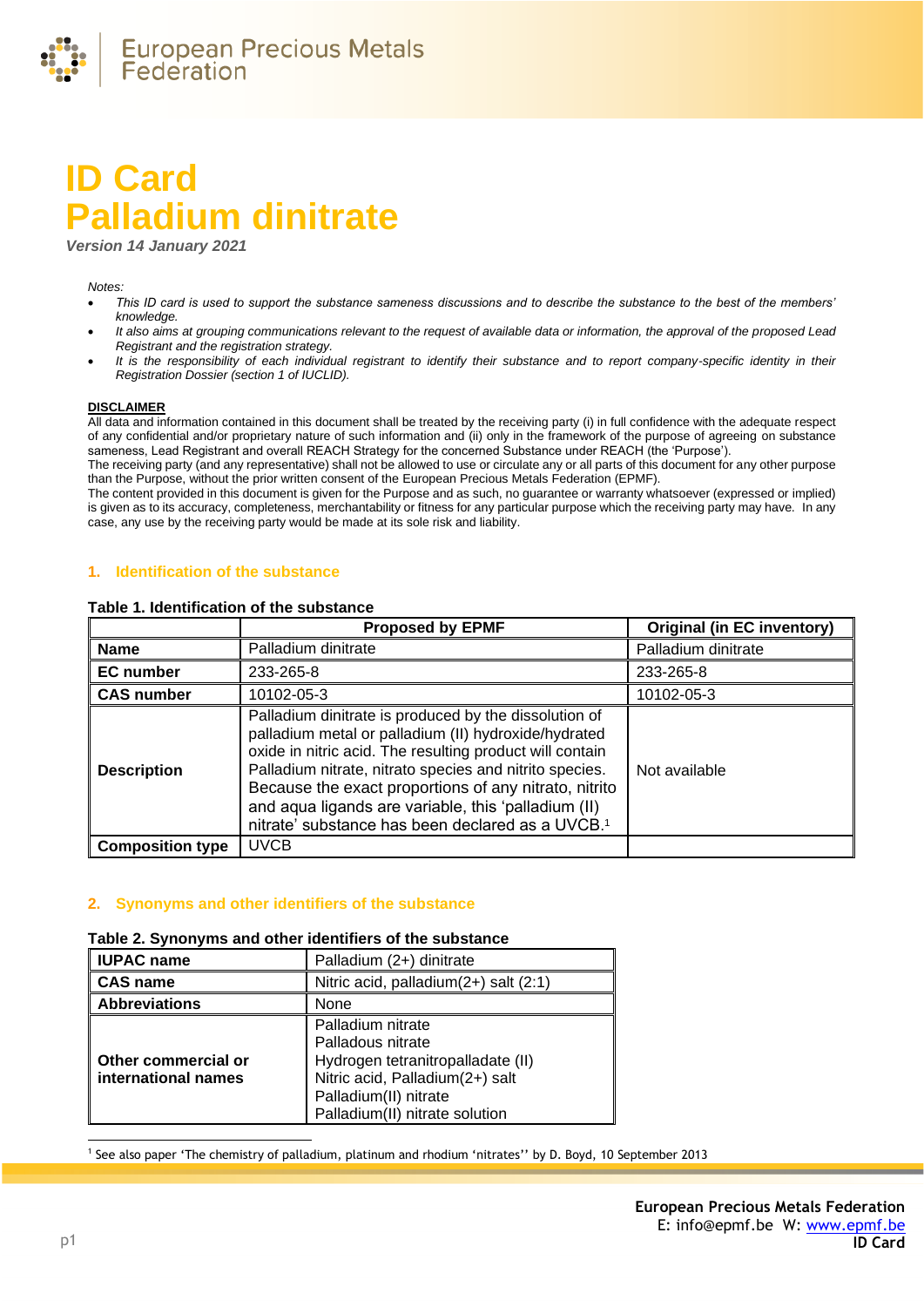

|                             | Palladium(II) nitrate dihydrate |
|-----------------------------|---------------------------------|
| <b>Other identity codes</b> | None                            |

# **3. Substances (with core identifiers) also falling under this substance (with justification)**

# **Table 3. Substances also falling under this substance**

| <b>Name</b>                          | <b>EC</b> number | <b>CAS number</b>                          | <b>Justification</b>                                                                                                                      |
|--------------------------------------|------------------|--------------------------------------------|-------------------------------------------------------------------------------------------------------------------------------------------|
| Palladium(II) nitrate<br>monohydrate |                  | 207596-32-5,<br>313222-87-6.<br>82279-70-7 | According to Annex V(6) of the REACH<br>Regulation, hydrates of a substance are exempted<br>from Registration provided that the anhydrous |
| Palladium(II) nitrate<br>dihydrate   |                  | 32916-07-7                                 | form has been registered by the manufacturer or<br>importer using this exemption.                                                         |

## **4. Information related to molecular and structural formula of the substance**

## **Table 4. Information related to molecular and structural formula of the substance**

| <b>Name</b>                                                                                  | Palladium(2+) dinitrate                  |  |
|----------------------------------------------------------------------------------------------|------------------------------------------|--|
| <b>Molecular formula</b><br>N2O6Pd (anhydrous basis)                                         |                                          |  |
| <b>Structural formula</b>                                                                    | $2^{-N}$ o- $Pd^{2+}-Q$                  |  |
| <b>Smiles notation</b>                                                                       | [Pd+2].[O-][N+]([O-])=O.[O-][N+]([O-])=O |  |
| <b>Optical activity</b><br>Not available                                                     |                                          |  |
| <b>Typical ratio of (stereo) isomers</b>                                                     | Not available                            |  |
| <b>Molecular Weight / Molecular</b><br>230,43 g/mol (anhydrous basis)<br><b>Weight range</b> |                                          |  |

## **5. Usual composition of the substance**

The composition given below represents the usual composition available to the Members of the Consortium by the date given above on the document. This usual content represents the majority of the Palladium dinitrate that is placed on the EEA market.

In a UVCB substance, the number of constituents is relatively large and/or; the composition is, to a significant part, unknown and/or; the variability of composition is relatively large or poorly predictable. Hence, concentration ranges outside the ones given below do not exclude sameness and are usually referred to as unusual or exceptional situations. Each potential registrant is responsible for performing its own analysis.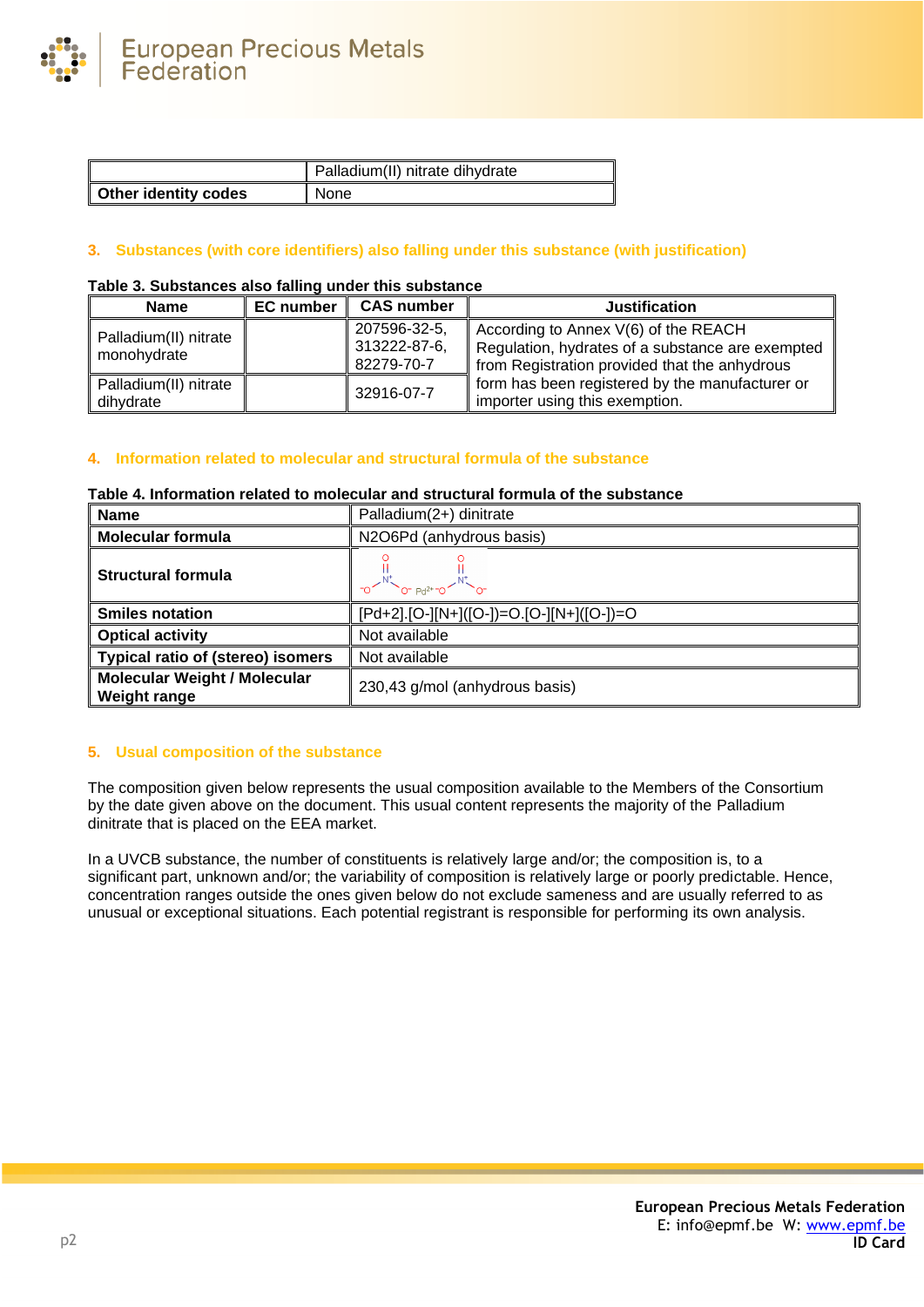## **Table 5. Usual constituents**

| <b>Name</b>                                                                                                                                                                                                                                    | Symbol/<br>Formula                    | Min & Max<br>concentrations (%) | <b>Typical</b><br>concentration (%) |
|------------------------------------------------------------------------------------------------------------------------------------------------------------------------------------------------------------------------------------------------|---------------------------------------|---------------------------------|-------------------------------------|
| Palladium dinitrate (including nitrato and<br>nitrito species)                                                                                                                                                                                 | N2O6Pd.xH2O                           | $94.0 - 99.5^{\#}$              | $\geq 98.9$                         |
| Chloride                                                                                                                                                                                                                                       | СI                                    | $0 - 1$                         | $\leq 0.2$                          |
| Nitric acid                                                                                                                                                                                                                                    | HNO <sub>3</sub>                      | $0 - 1$                         | $\leq 0.1$                          |
| Nitrous acid                                                                                                                                                                                                                                   | HNO <sub>2</sub>                      | $0 - 0.5$                       | $\leq 0.1$                          |
| Water (residual damp)                                                                                                                                                                                                                          | <b>H2O</b>                            | $0 - 3$                         | $\leq 0.5$                          |
| Several minor (especially metallic)<br>constituents which do not affect the<br>classification of the substance because of<br>their non-hazardous nature or because<br>they do not exceed the classification cut-off<br>limits in the substance | e.g. Ag, Au,<br>Cu, Ir, Pt, Rh,<br>Ru | $0 - 0.5$                       | $\leq 0.2$                          |

**\*** ≥ 80 % (w/w) for mono-constituent substances; ≥ 10 % (w/w) and < 80 % (w/w) for multi-constituent substances.

**\*\*** ≥ 1 % (or lower if contributing to the hazard). An impurity is an unintended constituent present in a substance, as produced. It may originate from the starting materials or be the result of secondary or incomplete reactions during the production process. While impurities are present in the final substance, they were not intentionally added. An additive is a substance that has been intentionally added to stabilise the substance.

 $#$  Corresponds to 38 – 42 % Pd.

## **6. Information on appearance, physical state and properties of the substance**

### **Table 6. Appearance / physical state / properties of the solid substance**

| <b>Physical state</b>                  | Solid                       |
|----------------------------------------|-----------------------------|
| Physical form*                         | Crystalline                 |
| Appearance                             | Brown crystals, damp powder |
| Particle size**                        | Fine to coarse powder       |
| Does the solid hydrolyse? <sup>#</sup> | No                          |
| Is the solid hygroscopic? <sup>§</sup> | Yes                         |

**\*** Crystalline form: solid material whose constituent atoms, molecules, or ions are arranged in an ordered pattern extending in all three spatial dimensions. Amorphous form: solid material whose constituent atoms, molecules, or ions are randomly arranged.

Nanoform: particles in the size range 1 - 100 nm (for full definition of a nanomaterial, see [http://ec.europa.eu/environment/chemicals/nanotech/index.htm#definition\)](http://ec.europa.eu/environment/chemicals/nanotech/index.htm#definition). Fine powder: particles in the size range 100 – 2.500 nm. Coarse powder: particles in the size range 2.500 nm – 1 mm. Massive object: particles in the size range > 1 mm.

**#** Hydrolysis: decomposition (cleavage of chemical bonds) by the addition of water.

**§** Hygroscopic substance: readily attracts water from its surroundings, through either absorption or adsorption.

#### **Table 7. Appearance / physical state / properties of the substance in solution**

| <b>Physical state</b>                                  | Solution                     |
|--------------------------------------------------------|------------------------------|
| <b>Solvent</b>                                         | Water / HNO2 / HNO3          |
| <b>Concentration range of</b><br>substance in solution | $6 - 50 \%$                  |
| pH (range) of the solution                             | $\leq$ $\degree$             |
| <b>Excess acid</b>                                     | 1 - 10 % HNO2<br>- 40 % HNO3 |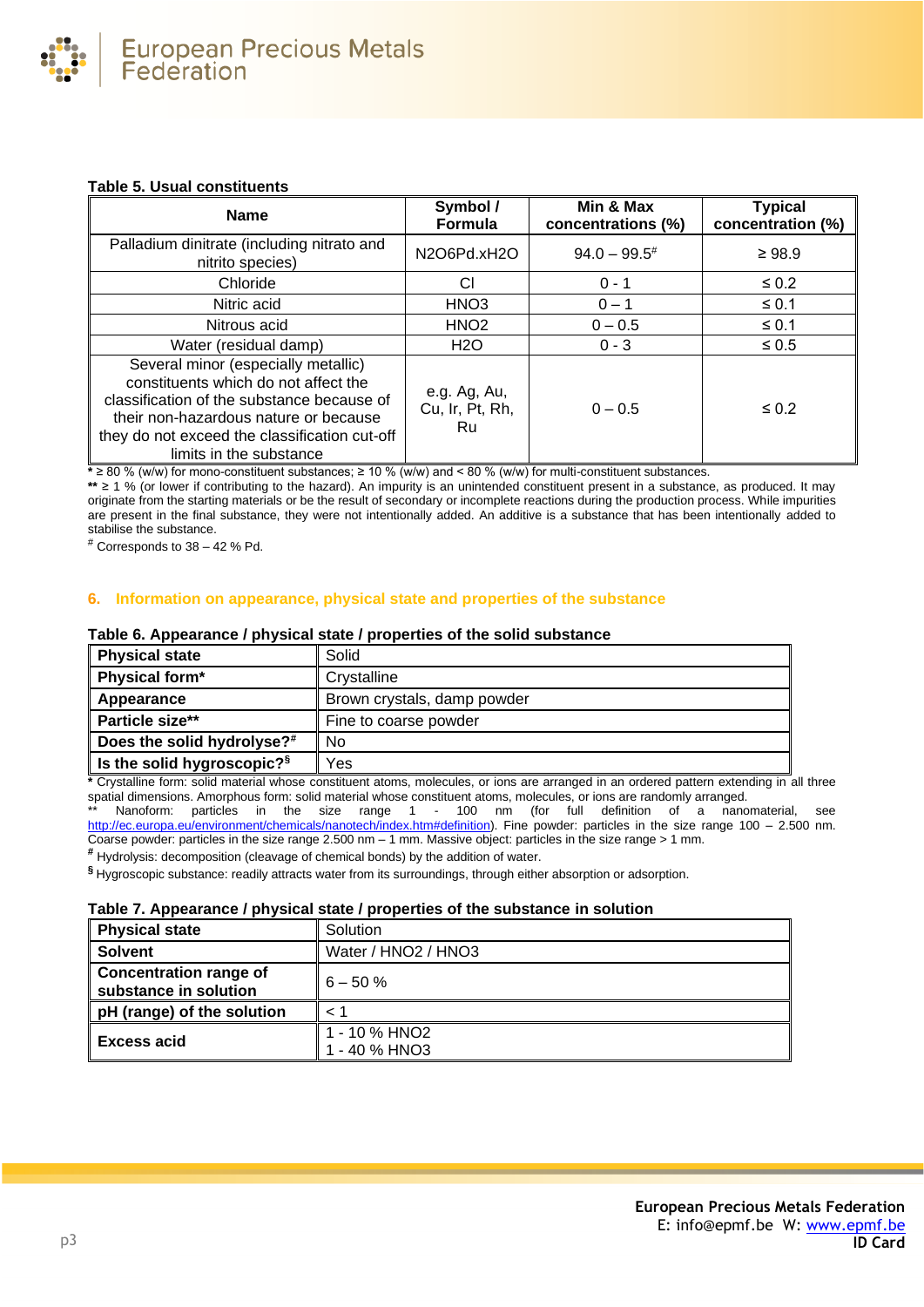

# **7. Analytical data**

Annex VI of REACH requires the registrant to describe the analytical methods and/or to provide the bibliographical references for the methods used for identification of the substance and, where appropriate, for the identification of impurities and additives. This information should be sufficient to allow the methods to be reproduced.

| Table 8. Analytical methods for identification of the substance |  |
|-----------------------------------------------------------------|--|
|-----------------------------------------------------------------|--|

| <b>Parameter / Method</b>                              | <b>Recommended for</b><br>substance identification<br>and sameness check | Applicable | Not applicable or<br>not recommended |
|--------------------------------------------------------|--------------------------------------------------------------------------|------------|--------------------------------------|
| <b>Elemental analysis</b>                              |                                                                          |            |                                      |
| ICP (ICP-MS or ICP-OES)                                | X                                                                        |            |                                      |
| Atomic absorption<br>spectroscopy (AAS)                |                                                                          |            |                                      |
| Glow discharge mass<br>spectrometry (GDMS)             |                                                                          |            |                                      |
| <b>Molecular analysis</b>                              |                                                                          |            |                                      |
| Infrared (IR) spectroscopy                             | X                                                                        |            |                                      |
| Raman spectroscopy                                     |                                                                          |            |                                      |
| <b>Mineralogical analysis</b>                          |                                                                          |            |                                      |
| X-Ray Fluorescence (XRF)                               |                                                                          | X          |                                      |
| X-Ray Diffraction (XRD)                                | X                                                                        |            |                                      |
| <b>Morphology and particle sizing</b>                  |                                                                          |            |                                      |
| Electron microscopy (SEM,<br>TEM, $REM$ )* #           |                                                                          |            |                                      |
| Laser diffraction*#                                    | X                                                                        |            |                                      |
| Particle size by other means<br>(e.g. sieve analysis)# |                                                                          |            |                                      |
| Surface area by N-BET*#                                | X                                                                        |            |                                      |
| <b>Other</b>                                           |                                                                          |            |                                      |
|                                                        |                                                                          |            |                                      |

\* Analytical techniques particularly (but not exclusively) relevant for nanomaterials.

# The choice of the technique for particle size depends on the size of the material as manufactured/imported/placed on the market/used.

# **8. Lead Registrant**

Heraeus Deutschland GmbH & Co. KG (Germany) volunteers to be the Lead Registrant for Palladium dinitrate. The EPMF will provide support to the Lead Registrant as laid down in the EPMF Agreement.

# **9. REACH Strategy**

The table below presents the overall Registration Strategy for Palladium dinitrate based on the information available to the EPMF by the date given above on the document.

The Registration Dossier will be prepared for the highest substance status (information requirements associated to a substance or Article 10 Registration being higher than an intermediate handled under strictly controlled conditions or Article 17 or 18 one) and associated tonnage band.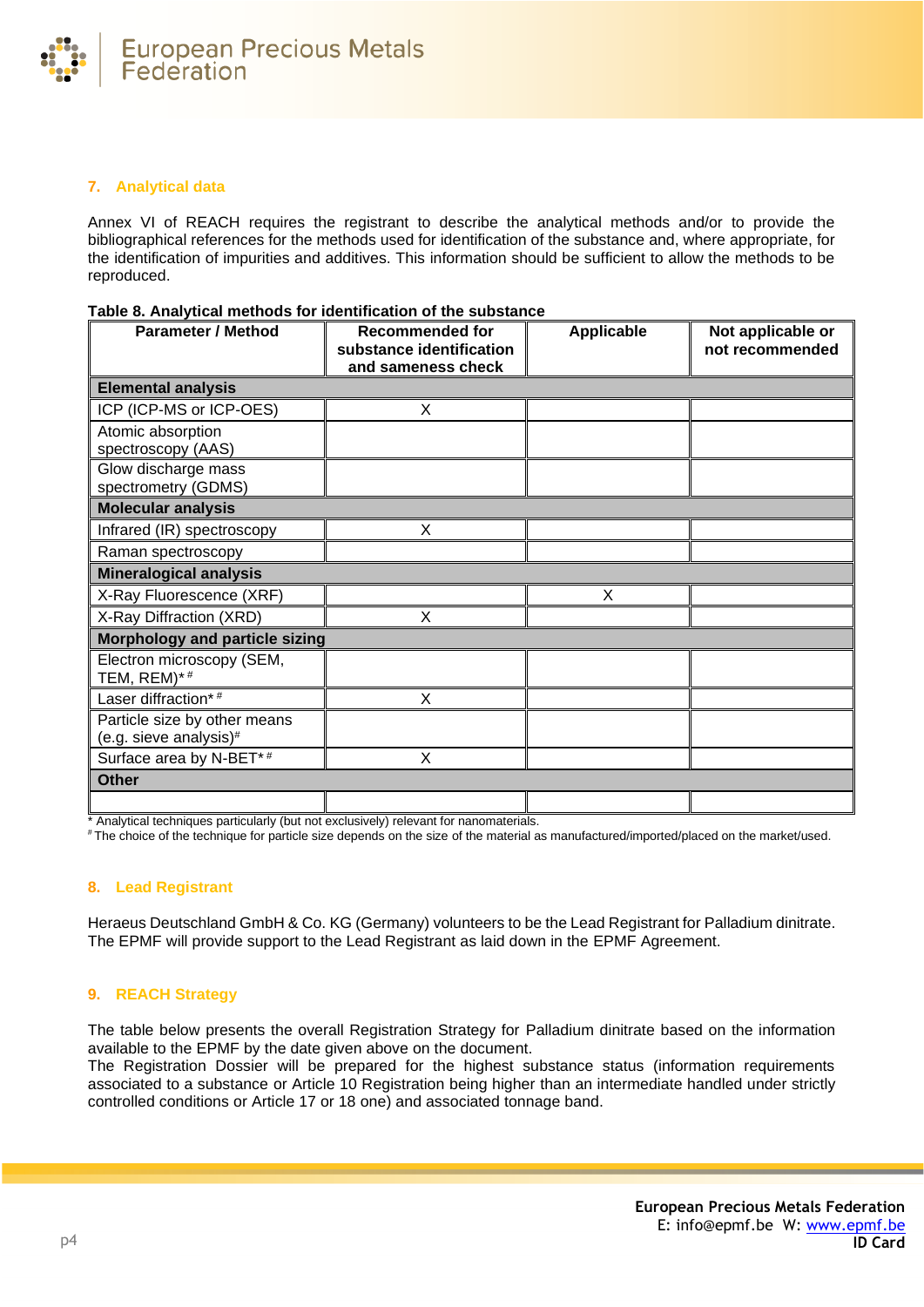

The recap below therefore reflects the scope of work of the EPMF for Palladium dinitrate and sets the minimum and maximum set of information that will be gathered and/or produced when preparing the Registration Dossier for Palladium dinitrate as described in this ID Card.

If higher information requirements are necessary, these can be included in the Registration dossier (if EPMF is made aware of these additional requirements in-time) as an update to the already submitted dossier.

| <b>Item</b>                     | <b>Description</b>                                                                                                                                                                                                                                                            |  |
|---------------------------------|-------------------------------------------------------------------------------------------------------------------------------------------------------------------------------------------------------------------------------------------------------------------------------|--|
| <b>REACH category</b>           | <b>UVCB</b>                                                                                                                                                                                                                                                                   |  |
| <b>Highest status</b>           | Substance                                                                                                                                                                                                                                                                     |  |
| <b>Highest tonnage band</b>     | 10-100 $t/a$                                                                                                                                                                                                                                                                  |  |
| <b>Information requirements</b> | Available / Existing + Annex VII + Annex VIII                                                                                                                                                                                                                                 |  |
| <b>Existing classification*</b> | Met. Corr. 1 (H290)<br>Oxid Solid 1 (H271)<br>Acute Tox. 4 (H302) (oral)<br><b>Skin Corr. 1B (H314)</b><br>Eye Dam. 1 (H318)<br>Aquatic Acute 1 (H400)<br>Aquatic Chronic 1 (H410)<br>Acute M-factor 10<br>Chronic M-factor 10<br>EUH071 'Corrosive to the respiratory tract' |  |
| <b>Registration deadline</b>    | 2018                                                                                                                                                                                                                                                                          |  |

**\***For the pure form, as in the REACH registration dossier

## **10. Scope of the Registration Dossier**

The uses included in this Registration Dossier are listed on the [EPMF website.](https://www.epmf.be/)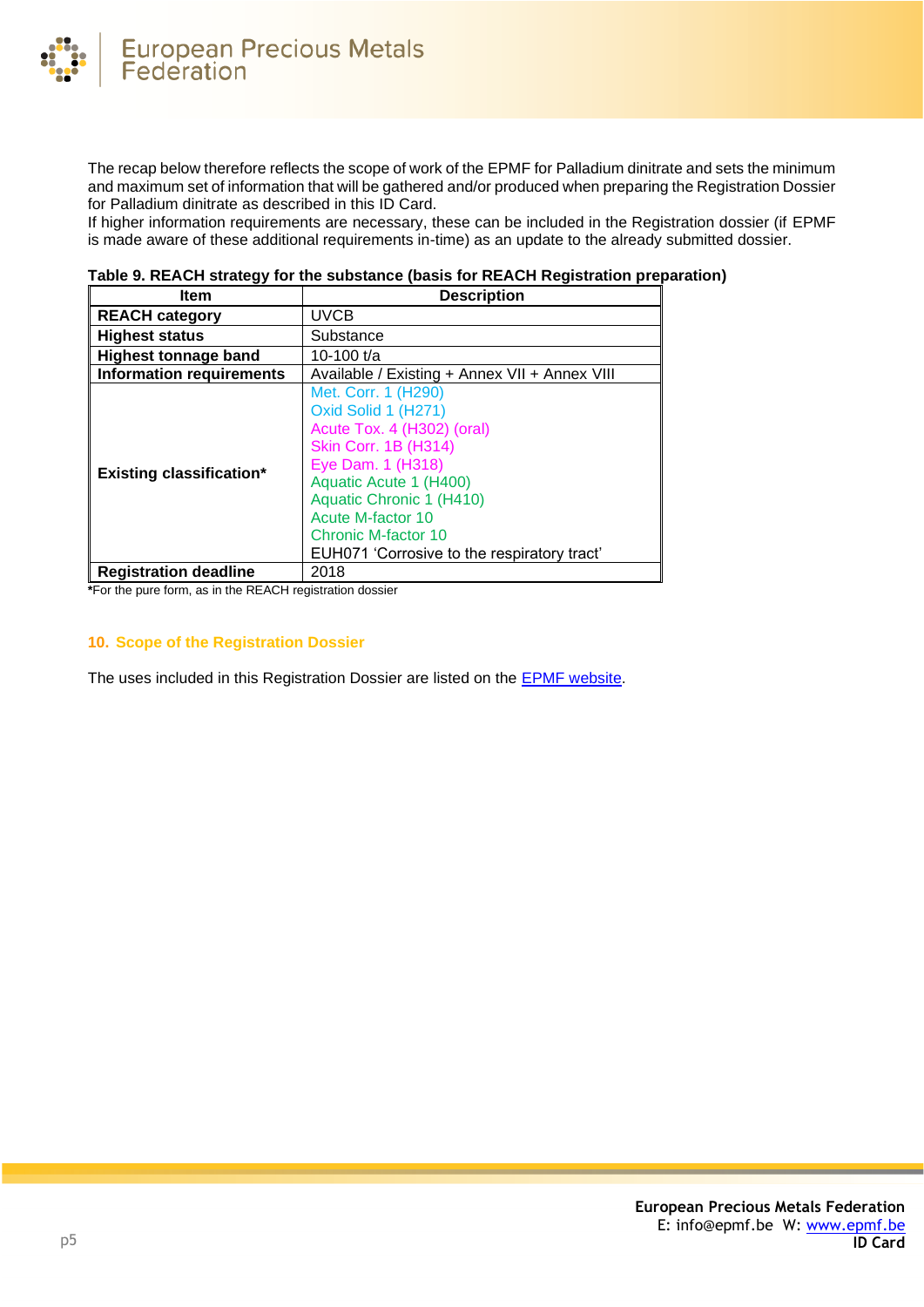

# **11. Analytical reference information**

Below the results of IR (solid) and Raman (solution) analysis of a reference sample used for testing.

# **IR analysis (solid)**



**Figure 1. IR spectrum of Palladium dinitrate hydrate**

**Raman analysis (solution)**